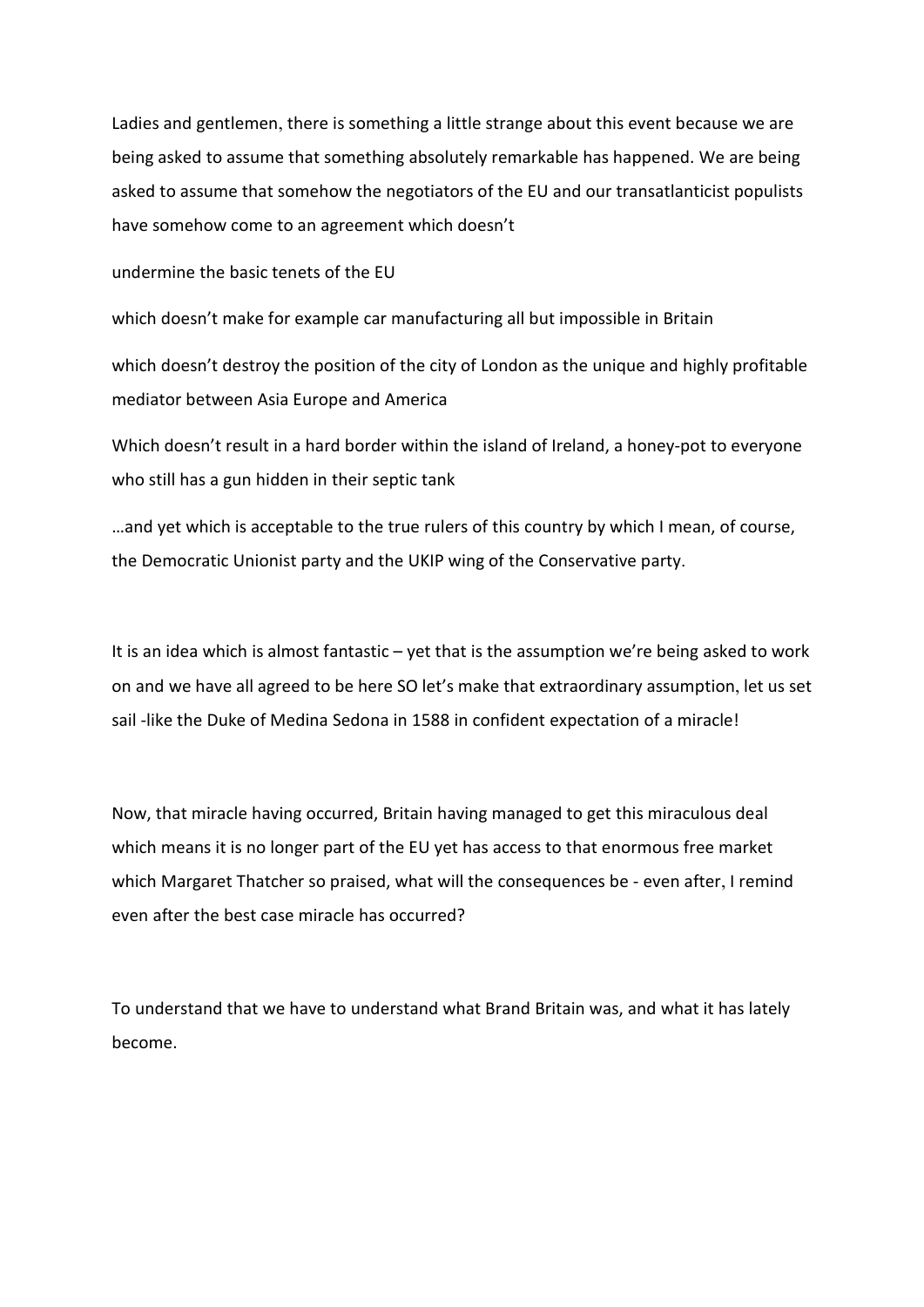Like all the best brands, Britain's was based on something authentic. Until 1914 we appeared to somehow to rule a quarter of the globe without breaking sweat. It wasn't just about power and wealth. We also seemed to have reached an extraordinarily perfect social equilibrium. The British working class was the best paid in Europe. The middle-class were the most confident and least deferential in Europe. And yet here was a land where the richest people on earth could walk, shop, dance and shoot without fear of being hooted at by social Democrats stoned by communists or shot at by anarchists. Britain's international image was that of a haven of power, wealth and stability.

The real power of course, is long gone. But somehow, we managed to preserve the brand once the reality was dead. We managed to divest ourselves of the Empire without appearing to worry terribly about it. Of course, the idea that the British retreat from Empire was insouciant and bloodless will come as news to the people of Ireland, India and Kenya – yet somehow, we managed to still seem as though we were at ease with ourselves, Empire or none.

It was a great act. It was looking pretty threadbare by the early 70s - by the time of the first referendum on our continued EU membership – it's actually one-all now, and no one's ever yet won anything one-all. But somehow, thanks to our membership of the EU, we actually managed to claw it back: under Thatcher, Major and Blair, we managed to become central players in the EU while still being best friends with the Americans. No wonder that we were, for so long, the most-favoured destination for foreign investment in Europe. Repeat, in Europe. Why are there brick-by brick-reconstructions of English public schools on industrial estates in China? Because the brand held. Foreigners felt good here, above all in London. Above all, the international rich. Anyone who thinks that intangible value like that isn't worth having, knows very little about business. Given the choice, and there's almost always a choice these days, people do business with people they like.

Well, we've blown that one. And as the Financial Times, that well-known bleeding heart liberal rag put it only last week: "future generations will perhaps wonder if we were out of our minds". Look at what I'm wearing. Until very recently it stood for that rather charming and very effective shtick of post imperial insouciance. Today, there is only one politician on